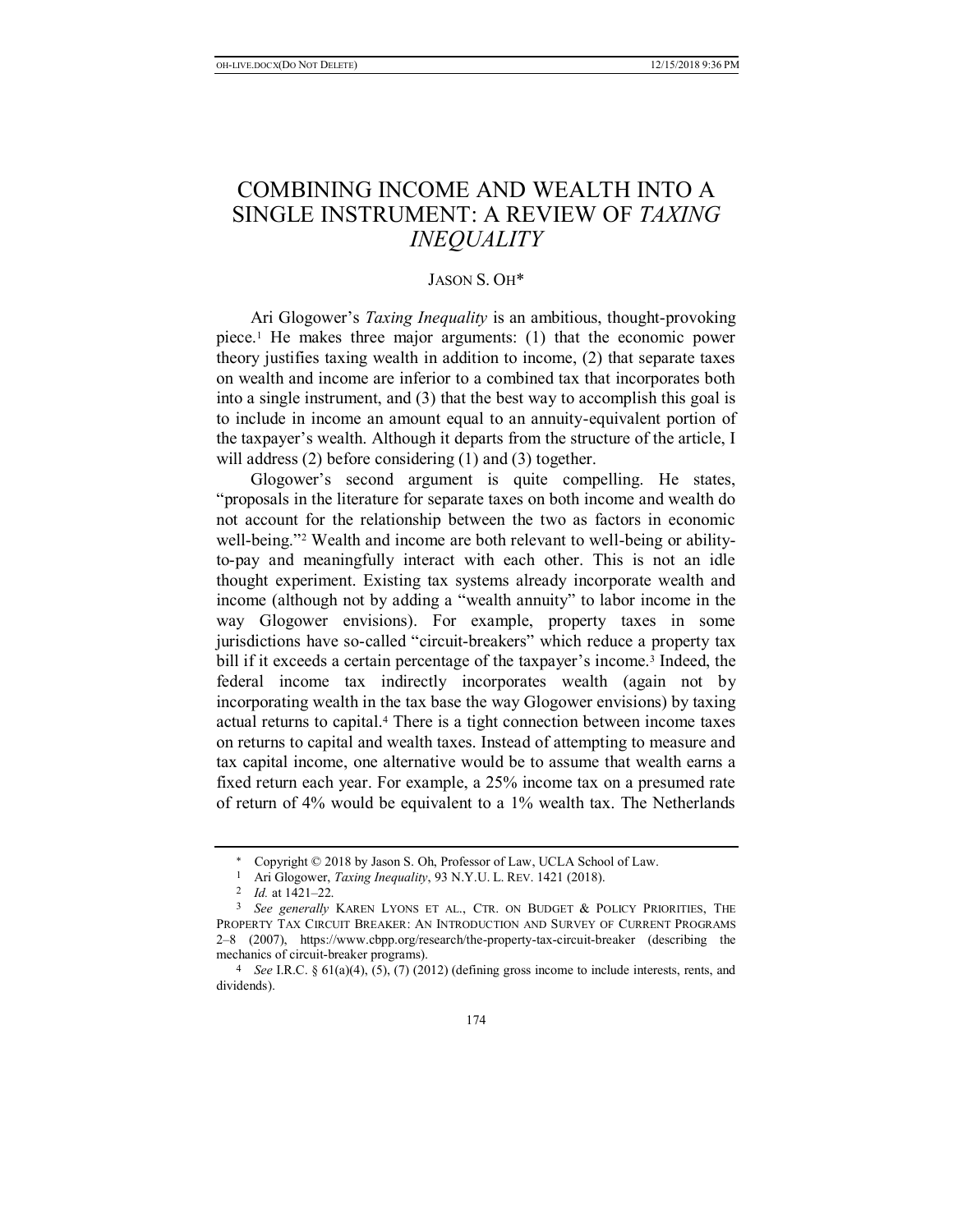currently uses this approach to taxing capital income.5

Having established the premise that taxing wealth as well as income may be desirable, Glogower astutely notes that taxing both in a single instrument can provide greater flexibility than employing separate instruments. As he points out, the progressivity of the overall fiscal system can be undermined if wealth and income are taxed separately.6 The advantage of a combined instrument must be balanced by the potential increase in administrative and efficiency costs. If we accept the premise that tax instruments should incorporate both income and wealth, the much more difficult question is how.

Glogower finds the current federal income tax treatment of wealth insufficient and believes that—because of differences between labor and capital income—a portion of wealth should be included in the combined tax base. He correctly observes that an important difference between income and wealth is that the former is a flow while the latter is a stock. His clever move is to convert wealth into a flow by calculating an annuityequivalent amount and including it in the tax base. As Glogower writes, "In effect, the wealth annuity accounts for a taxpayer's capital income earned during the taxing period (as under the current income tax) and also a portion, but not all, of the taxpayer's wealth stock."<sup>7</sup> There is much to recommend in Glogower's annuity approach. By converting wealth into a flow, his approach makes wealth easier to compare to labor income. His approach is also sensitive to the taxpayer's age. One million dollars of wealth for a thirty-year-old is not the same as the same amount of wealth for an eighty-year-old.8

Although there is much to recommend Glogower's annuity-equivalent approach, there are many other possible methods for wealth and income to be combined into a single instrument. If we accept the premise that wealth should intermediate income in some way, it is not clear that using an annuity-equivalent approach is best. I find myself agnostic regarding the

<sup>5</sup> *See* Art. 5.2 WET INKOMSTENBELASTING [WET IB] [INCOME TAX LAW], https://wetten.overheid.nl/BWBR0011353/2018-01-01#Hoofdstuk5\_Afdeling5.1\_Artikel5.2; Sijbren Cnossen & Lans Bovenberg, *Fundamental Tax Reform in the Netherlands*, 7 INT'L TAX & PUB. FIN. 471, 471 (2001) ("Henceforth, the taxable return on personally held assets . . . is set at a presumptive percentage of 4% of the value of these assets net of liabilities, regardless of the actual returns.").

<sup>6</sup> *See* Glogower, *supra* note 1, at 1460–64 (finding that "separately taxing different bases under a graduated rate schedule does not yield the same tax liability as a single progressive tax on an aggregate measure of both bases" and that this can lead to taxing those with greater ability to pay at the same rate as those with less ability, frustrating the progressive tax schedule's goal of taxing greater ability to pay at higher average rates).

<sup>7</sup> *Id.* at 1432.

<sup>8</sup> *See id.* at 1476–83 (describing how real-world considerations like the periodicity of labor income and life expectancy can change the impact of income and wealth on economic well-being at different stages of a taxpayer's life).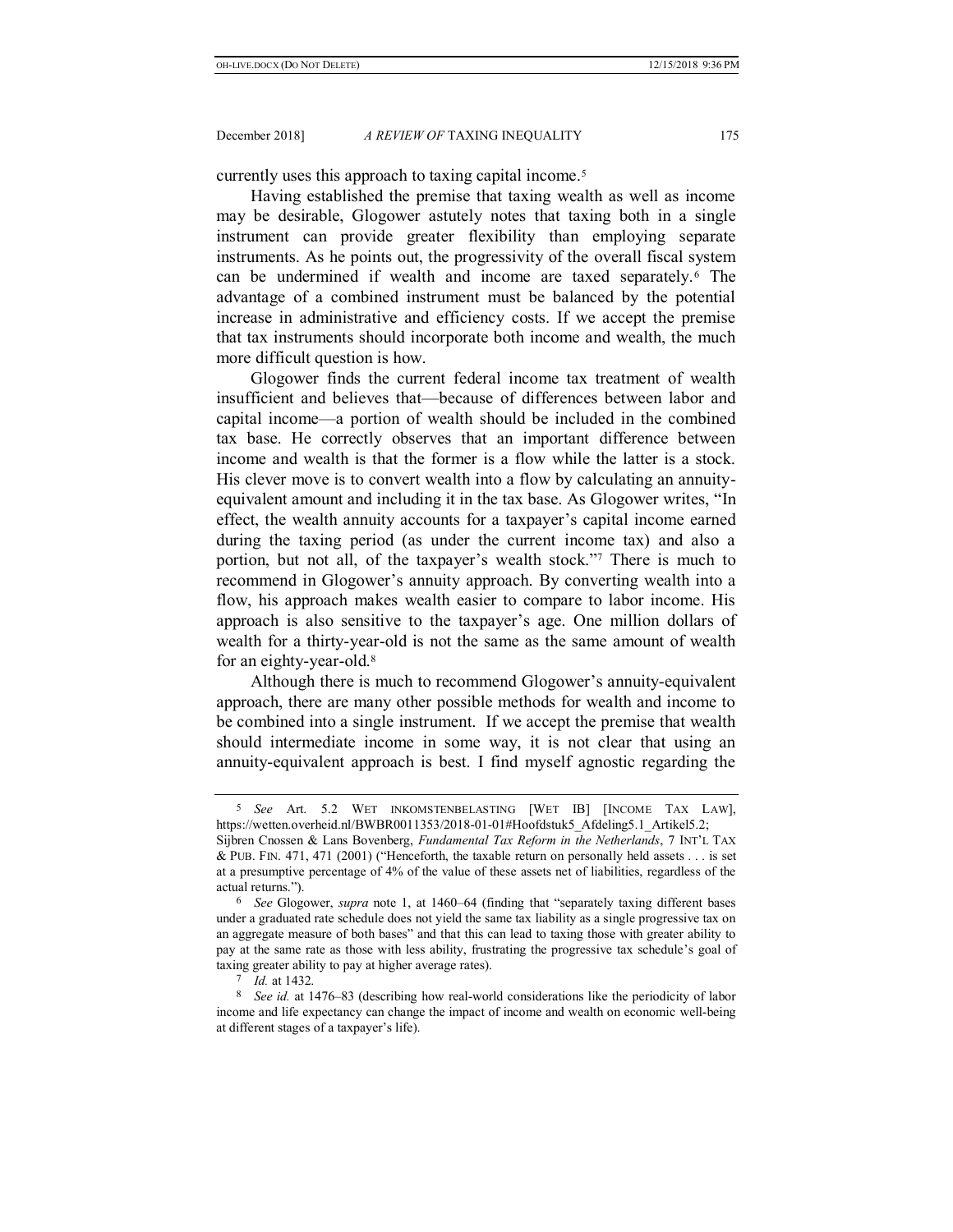annuity approach and paralyzed by the sheer number of ways that wealth and income could potentially be combined into a single instrument. Is there some more desirable way to combine the two into a single base? Could a taxpayer's wealth instead continuously determine the tax rates that apply to taxpayer income?9 The ways in which income and wealth could be combined into a single instrument are virtually infinite. The difficult task facing Glogower in defending his annuity approach is to start with a normative justification for taxing income and wealth and then connect it to his *particular* proposal to combine income and wealth into a single instrument.

Glogower focuses on the economic power justification for taxing wealth. Glogower states, "the relative economic power theory holds that excessively unequal distributions of economic resources and market power can result in unequal divisions of political and social power as well."<sup>10</sup> He goes on to say that "resources *only* reflect greater economic power to the extent that they are in fact credibly expendable in the current period."<sup>11</sup>

Unfortunately, the relative economic theory does not provide a clear prescription as to how wealth increases power. This is where I find Glogower's article to be a bit too conclusory. For example, in the context of one of his examples, Glogower states, "[m]ore critically, the combined base measures exactly how much more powerful [the taxpayer] is as a result of her greater income and wealth."<sup>12</sup> In other sections, he is a little more circumspect: "From the perspective of the relative economic power theory, the wealth annuity therefore yields a more accurate measure of economic spending power during the taxing period."<sup>13</sup>

However, if the point is to measure the resources a person can credibly expend in the current period, it is unclear why wealth should be converted into an annuity. Consider an alternative. In the current period, a person can credibly spend their entire wealth less an amount that will fuel a baseline level of consumption for the remainder of his or her expected life. For a wealthy taxpayer, this approach would add a much larger amount of wealth to a person's income tax base each year as compared to the annuityequivalent approach. Without a clearer understanding of how dollars convert into relative economic power, it is hard to use the relative economic power theory to specify a combination of wealth and income.14

<sup>9</sup> For example, one could imagine a surcharge on income based on wealth holdings.

<sup>10</sup> *Id.* at 1445.

<sup>11</sup> *Id.* at 1449 (emphasis in original).

<sup>12</sup> *Id.* at 1474.

<sup>13</sup> *Id.* at 1471.

<sup>&</sup>lt;sup>14</sup> It also seems that the economic power theory should be concerned with the form of wealth. Liquid assets can much more credibly be expended than wealth held in businesses or a personal residence.